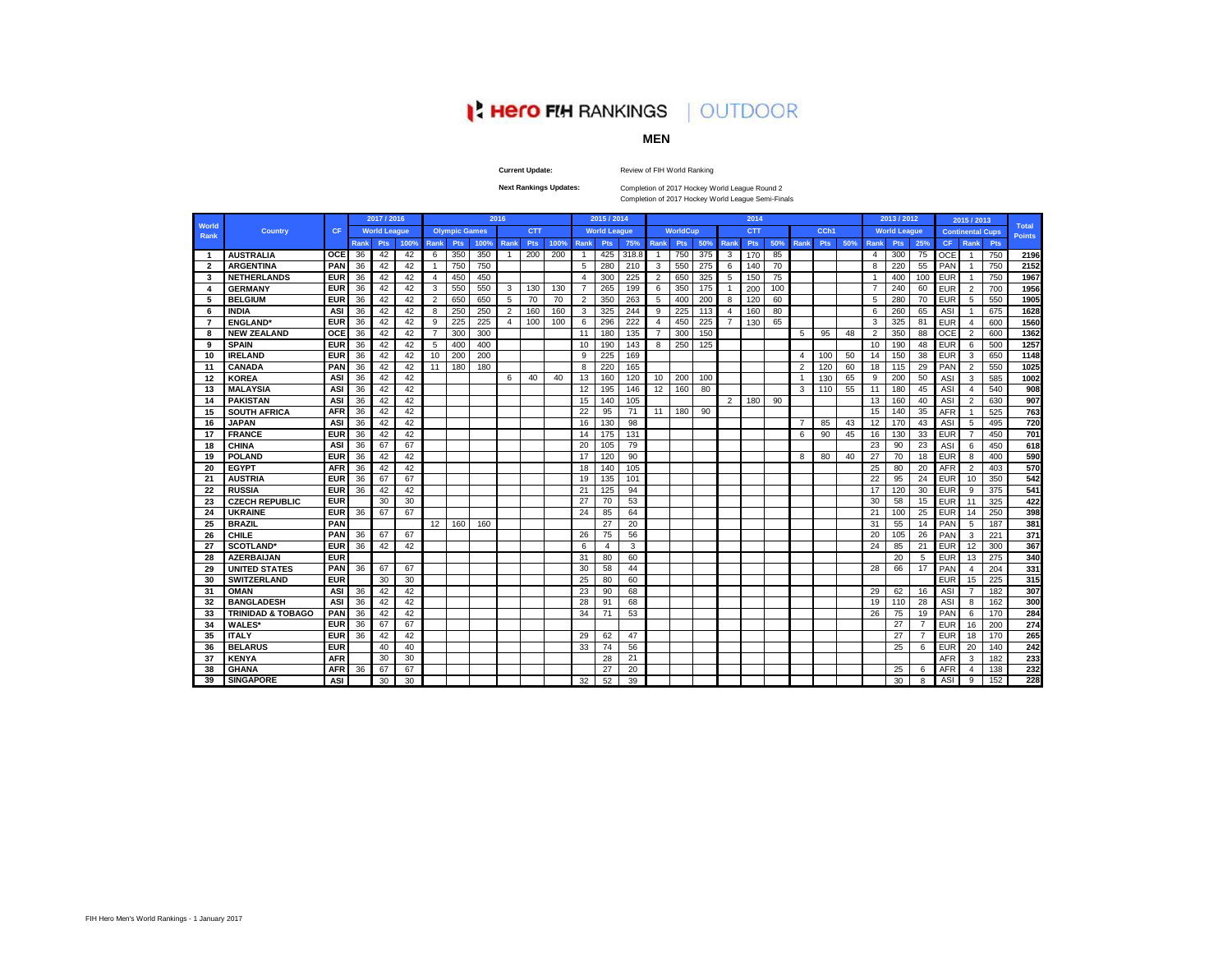| 40 | <b>MEXICO</b>             | <b>PAN</b> |    | 25 | 25 |  |  |  | 35 | 44 | 33 |  |  |  |  |    | 25 | 6  | PAN        | $\overline{7}$          | 153 | 217             |
|----|---------------------------|------------|----|----|----|--|--|--|----|----|----|--|--|--|--|----|----|----|------------|-------------------------|-----|-----------------|
| 41 | <b>SRI LANKA</b>          | ASI        | 36 | 42 | 42 |  |  |  |    | 25 | 19 |  |  |  |  |    | 25 | 6  | ASI        | 10                      | 142 | 209             |
| 42 | <b>PORTUGAL</b>           | <b>EUR</b> |    | 25 | 25 |  |  |  |    | 22 | 17 |  |  |  |  | 33 | 49 | 12 | <b>EUR</b> | 19                      | 155 | 209             |
| 43 | <b>CROATIA</b>            | <b>EUR</b> |    |    |    |  |  |  |    | 27 | 20 |  |  |  |  |    |    |    | <b>EUR</b> | 17                      | 185 | 205             |
| 44 | <b>FIJI</b>               | <b>OCE</b> | 36 | 67 | 67 |  |  |  |    | 20 | 15 |  |  |  |  | 32 | 52 | 13 | OCE        | $\overline{\mathbf{3}}$ | 104 | 199             |
| 45 | <b>HONG KONG CHINA</b>    | ASI        |    | 30 | 30 |  |  |  |    | 20 | 15 |  |  |  |  |    | 23 | 6  | ASI        | 12                      | 122 | 172             |
| 46 | <b>TURKEY</b>             | <b>EUR</b> |    | 25 | 25 |  |  |  |    | 20 | 15 |  |  |  |  |    | 25 | 6  | <b>EUR</b> | 21                      | 125 | $171$           |
| 47 | VENEZUELA                 | PAN        |    | 40 | 40 |  |  |  |    |    |    |  |  |  |  |    | 20 | 5  | PAN        | 10                      | 119 | 164             |
| 48 | <b>URUGUAY</b>            | PAN        |    | 35 | 35 |  |  |  |    |    |    |  |  |  |  |    |    |    | PAN        | 9                       | 128 | 163             |
| 49 | <b>BARBADOS</b>           | PAN        | 36 | 42 | 42 |  |  |  |    | 23 | 17 |  |  |  |  |    | 25 | 6  | PAN        | 11                      | 72  | 138             |
| 50 | <b>CUBA</b>               | PAN        |    |    |    |  |  |  |    |    |    |  |  |  |  |    |    |    | PAN        | 8                       | 136 | 136             |
| 51 | <b>SLOVAKIA</b>           | <b>EUR</b> |    | 20 | 20 |  |  |  |    | 25 | 19 |  |  |  |  |    |    |    | EUR        | 23                      | 95  | 134             |
| 52 | <b>IRAN</b>               | ASI        |    |    |    |  |  |  |    | 28 | 21 |  |  |  |  |    |    |    | ASI        | 13                      | 111 | 132             |
| 53 | <b>CHINESE TAIPEI</b>     | ASI        |    |    |    |  |  |  |    |    |    |  |  |  |  |    |    |    | ASI        | 11                      | 132 | 132             |
| 54 | <b>QATAR</b>              | ASI        |    | 20 | 20 |  |  |  |    |    |    |  |  |  |  |    |    |    | ASI        | 14                      | 101 | 121             |
| 55 | <b>NIGERIA</b>            | <b>AFR</b> |    | 25 | 25 |  |  |  |    |    |    |  |  |  |  |    |    |    | AFR        | 5                       | 94  | 119             |
| 56 | <b>SWEDEN</b>             | <b>EUR</b> |    |    |    |  |  |  |    |    |    |  |  |  |  |    | 20 | 5  | <b>EUR</b> | 22                      | 110 | 115             |
| 57 | <b>LITHUANIA</b>          | <b>EUR</b> |    | 22 | 22 |  |  |  |    | 20 | 15 |  |  |  |  |    |    |    | EUR        | 26                      | 70  | 107             |
| 58 | <b>CYPRUS</b>             | <b>EUR</b> |    | 23 | 23 |  |  |  |    |    |    |  |  |  |  |    |    |    | EUR        | 24                      | 80  | 103             |
| 59 | <b>THAILAND</b>           | <b>ASI</b> |    | 35 | 35 |  |  |  |    | 20 | 15 |  |  |  |  |    | 22 | 6  | ASI        | 16                      | 45  | 101             |
| 60 | <b>PAPUA NEW GUINEA</b>   | OCE        |    | 24 | 24 |  |  |  |    | 25 | 19 |  |  |  |  |    | 25 | 6  | OCE        | 5                       | 44  | 93              |
| 61 | <b>GUATEMALA</b>          | PAN        |    | 20 | 20 |  |  |  |    | 20 | 15 |  |  |  |  |    | 20 | 5  | PAN        | 15                      | 50  | 90              |
| 62 | <b>PARAGUAY</b>           | PAN        |    | 28 | 28 |  |  |  |    |    |    |  |  |  |  |    |    |    | PAN        | 13                      | 61  | 89              |
| 63 | <b>DOMINICAN REPUBLIC</b> | PAN        |    |    |    |  |  |  |    | 26 | 20 |  |  |  |  |    |    |    | PAN        | 12                      | 67  | 86              |
| 64 | <b>JAMAICA</b>            | PAN        |    |    |    |  |  |  |    | 28 | 21 |  |  |  |  |    |    |    | PAN        | 14                      | 56  | $\overline{77}$ |
| 65 | <b>DENMARK</b>            | <b>EUR</b> |    |    |    |  |  |  |    |    |    |  |  |  |  |    |    |    | <b>EUR</b> | 25                      | 75  | 75              |
| 65 | <b>KAZAKHSTAN</b>         | ASI        |    | 25 | 25 |  |  |  |    |    |    |  |  |  |  |    |    |    | ASI        | 17                      | 42  | 67              |
| 67 | <b>MALTA</b>              | <b>EUR</b> |    |    |    |  |  |  |    |    |    |  |  |  |  |    |    |    | <b>EUR</b> | 27                      | 65  | 65              |
| 68 | <b>SAMOA</b>              | OCE        |    |    |    |  |  |  |    | 20 | 15 |  |  |  |  |    |    |    | OCE        | $\overline{4}$          | 48  | 63              |
| 69 | <b>GIBRALTAR</b>          | <b>EUR</b> |    |    |    |  |  |  |    |    |    |  |  |  |  |    | 30 | 8  | <b>EUR</b> | 29                      | 55  | 63              |
| 70 | <b>HUNGARY</b>            | <b>EUR</b> |    |    |    |  |  |  |    |    |    |  |  |  |  |    |    |    | EUR        | 28                      | 60  | 60              |
| 70 | <b>ZIMBABWE</b>           | <b>AFR</b> |    |    |    |  |  |  |    |    |    |  |  |  |  |    |    |    | <b>AFR</b> | 6                       | 60  | 60              |
| 72 | <b>BULGARIA</b>           | <b>EUR</b> |    |    |    |  |  |  |    | 30 | 23 |  |  |  |  |    |    |    | <b>EUR</b> | 33                      | 35  | 58              |
| 73 | <b>UZBEKISTAN</b>         | ASI        |    |    |    |  |  |  |    |    |    |  |  |  |  |    | 25 | 6  | ASI        | 15                      | 51  | 57              |
| 74 | <b>NAMIBIA</b>            | <b>AFR</b> |    | 20 | 20 |  |  |  |    |    |    |  |  |  |  |    |    |    | <b>AFR</b> | $\overline{7}$          | 36  | 56              |
| 75 | PERU                      | PAN        |    | 27 | 27 |  |  |  |    |    |    |  |  |  |  |    |    |    | PAN        | 16                      | 29  | 56              |
| 76 | <b>FINLAND</b>            | <b>EUR</b> |    |    |    |  |  |  |    |    |    |  |  |  |  |    |    |    | <b>EUR</b> | 30                      | 50  | 50              |
| 77 | <b>TANZANIA</b>           | <b>AFR</b> |    |    |    |  |  |  |    | 20 | 15 |  |  |  |  |    |    |    | <b>AFR</b> | 8                       | 32  | 47              |
| 78 | <b>NORWAY</b>             | <b>EUR</b> |    |    |    |  |  |  |    |    |    |  |  |  |  |    |    |    | EUR        | 31                      | 45  | 45              |
| 79 | <b>GREECE</b>             | <b>EUR</b> |    |    |    |  |  |  |    |    |    |  |  |  |  |    |    |    | <b>EUR</b> | 32                      | 40  | 40              |
| 80 | VANUATU                   | OCE        |    | 28 | 28 |  |  |  |    |    |    |  |  |  |  |    | 20 | 5  | OCE        |                         |     | 33              |
| 81 | <b>BOTSWANA</b>           | <b>AFR</b> |    |    |    |  |  |  |    |    |    |  |  |  |  |    |    |    | <b>AFR</b> | 9                       | 30  | 30              |
| 82 | <b>BRUNEI</b>             | ASI        |    | 25 | 25 |  |  |  |    |    |    |  |  |  |  |    |    |    | ASI        |                         |     | 25              |
| 83 | <b>SOLOMON ISLANDS</b>    | OCE        |    | 23 | 23 |  |  |  |    |    |    |  |  |  |  |    |    |    | OCE        |                         |     | 23              |
| 84 | <b>TONGA</b>              | OCE        |    | 21 | 21 |  |  |  |    |    |    |  |  |  |  |    |    |    | OCE        |                         |     | 21              |
| 85 | <b>ECUADOR</b>            | PAN        |    | 20 | 20 |  |  |  |    |    |    |  |  |  |  |    |    |    | PAN        |                         |     | 20              |
| 85 | <b>MYANMAR</b>            | ASI        |    | 20 | 20 |  |  |  |    |    |    |  |  |  |  |    |    |    | ASI        |                         |     | 20              |
| 85 | <b>VIETNAM</b>            | ASI        |    | 20 | 20 |  |  |  |    |    |    |  |  |  |  |    |    |    | ASI        |                         |     | 20              |
| 88 | <b>MOROCCO</b>            | <b>AFR</b> |    |    |    |  |  |  |    |    |    |  |  |  |  |    | 20 | 5  | <b>AFR</b> |                         |     | 5               |

Notes

Where teams have the same total of WR points, ranking is determined by the highest placement at the most recent FIH or continental event

Ukraine deducted 30 World Ranking Points for their late withdrawal from a 2013 4 Nations Invitational Tournament

From 2014 teams which win a World League Qualifying Tournament receive a bonus of 25 points

\* Points gained by Great Britain distributed proportionally to England, Scotland and Wales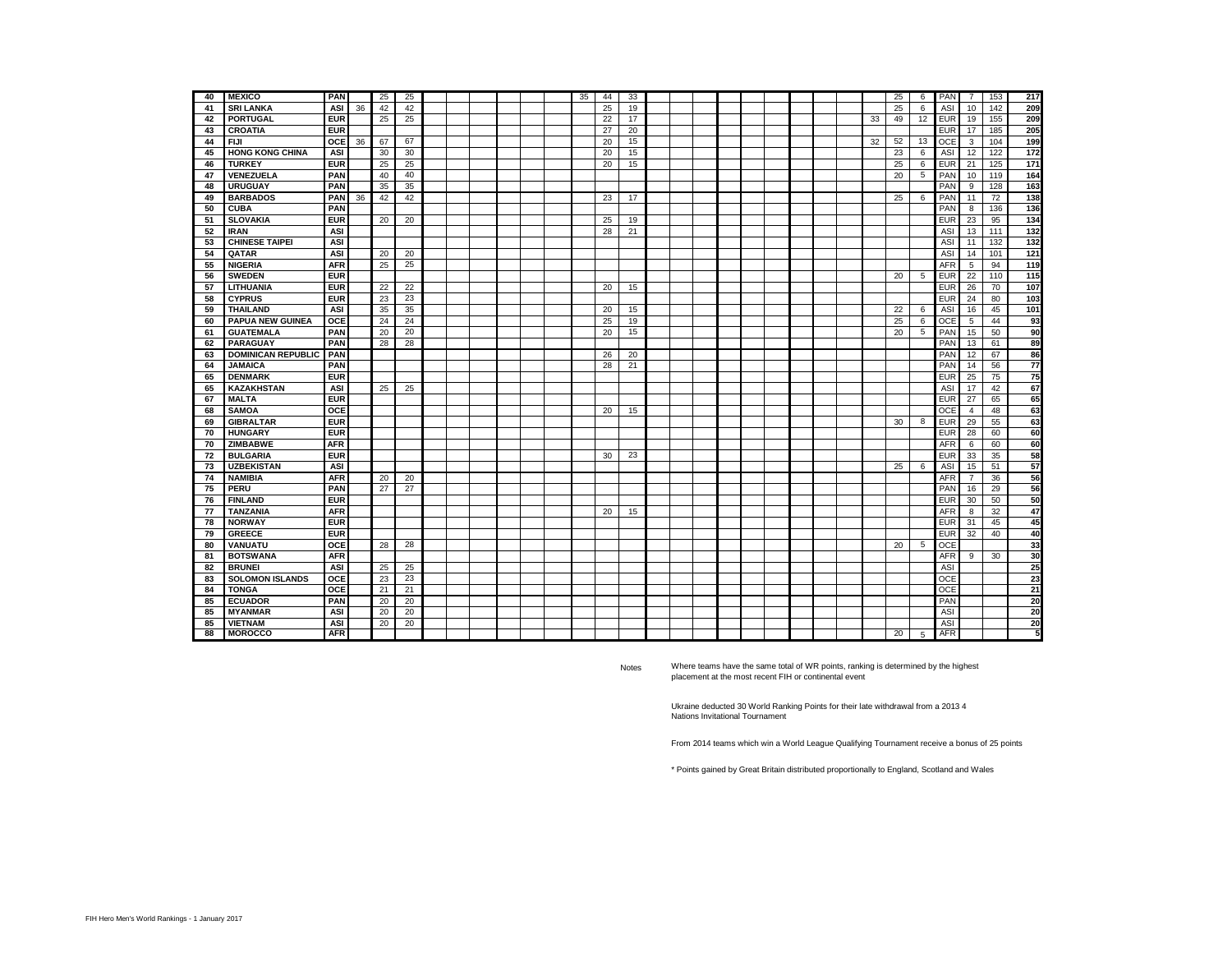

# *CONTINENTAL RANKINGS -- MEN*

*DECEMBER 2015*

**NOTE: The ranking points allocated to each country are to establish Continental Ranking ONLY. Separate points are then allocated to each country based upon the weightings fixed for each CF** 

# **AFRICAN HOCKEY FEDERATION (MEN)**

#### **ASIAN HOCKEY FEDERATION (MEN)**

|                   |            |        | 2015                         |      |            | 2013                         |     |                  |                   |            |               |
|-------------------|------------|--------|------------------------------|------|------------|------------------------------|-----|------------------|-------------------|------------|---------------|
| <b>CF Ranking</b> | Country    |        | <b>Africa Cup of Nations</b> |      |            | <b>Africa Cup of Nations</b> |     | <b>Total Pts</b> | <b>CF Ranking</b> | Country    |               |
|                   |            | Rank   | Pts                          | 100% | Rank       | Pts                          | 50% |                  |                   |            | Rank          |
|                   | <b>RSA</b> |        | 525                          | 525  |            | 525                          | 263 | 788              |                   | IND        |               |
|                   | EGY        | $\sim$ | 403                          | 403  | $\sim$     | 403                          | 201 | 604              | $\sim$            | PAK*       | $\mathcal{L}$ |
| $\sim$<br>-5      | <b>KEN</b> | 3      | 182                          | 182  | 3          | 182                          | 91  | 273              | 3                 | KOR*       | 3             |
|                   | <b>GHA</b> | 4      | 138                          | 138  | 4          | 138                          | 69  | 207              | 4                 | <b>MAS</b> | 4             |
| 5                 | <b>NGR</b> | 5      | 94                           | 94   | <b>DNP</b> |                              |     | 94               | 5                 | <b>JPN</b> | 5             |
| 6                 | ZIM        | 6      | 60                           | 60   | <b>DNP</b> |                              |     | 60               | 6                 | <b>CHN</b> | 6             |
|                   | <b>NAM</b> |        | 36                           | 36   | <b>DNP</b> |                              |     | 36               |                   | OMA        |               |
| 8                 | TAN        | 8      | 32                           | 32   | <b>DNP</b> |                              |     | 32               | 8                 | <b>BAN</b> | 8             |
| q                 | <b>BOT</b> | 9      | 30                           | 30   | <b>DNP</b> |                              |     | 30               | 9                 | SIN*       | 9             |
|                   |            |        |                              |      |            |                              |     |                  |                   |            |               |

# **EUROPEAN HOCKEY FEDERATION (MEN)**

|                   |            |                | 2013                        |             |                        | 2013                        |     |                  |
|-------------------|------------|----------------|-----------------------------|-------------|------------------------|-----------------------------|-----|------------------|
| <b>CF Ranking</b> | Country    |                | <b>European Nations Cup</b> |             |                        | <b>European Nations Cup</b> |     | <b>Total Pts</b> |
|                   |            | Rank           | Pts                         | 100%        | Rank                   | <b>Pts</b>                  | 50% |                  |
| $\overline{1}$    | NED*       | $\overline{1}$ | 750                         | 750         | 3                      | 650                         | 325 | 1075             |
| $\overline{2}$    | GER*       | $\overline{2}$ | 700                         | 700         | $\overline{1}$         | 750                         | 375 | 1075             |
| 3                 | IRL*       | 3              | 650                         | 650         | 6                      | 500                         | 250 | 900              |
| $\overline{4}$    | ENG*       | $\overline{4}$ | 600                         | 600         | $\boldsymbol{\Lambda}$ | 600                         | 300 | 900              |
| 5                 | BEL*       | 5              | 550                         | 550         | $\overline{2}$         | 700                         | 350 | 900              |
| 6                 | ESP        | 6              | 500                         | 500         | 5                      | 550                         | 275 | 775              |
| $\overline{7}$    | <b>FRA</b> | $\overline{7}$ | 450                         | 450         | 10                     | 350                         | 175 | 625              |
| 8                 | POL        | 9              | 375                         | 375         | $\overline{7}$         | 450                         | 225 | 600              |
| 9                 | <b>RUS</b> | 8              | 400                         | 400         | 9                      | 375                         | 188 | 588              |
| 10                | <b>AUT</b> | 10             | 350                         | 350         | 11                     | 325                         | 163 | 513              |
| 11                | CZE        | 12             | 300                         | 300         | 8                      | 400                         | 200 | 500              |
| 12                | SCO        | 11             | 325                         | 325         | 14                     | 250                         | 125 | 450              |
| 13                | <b>AZE</b> | 13             | 275                         | 275         | 12                     | 300                         | 150 | 425              |
| 14                | <b>UKR</b> | 14             | 250                         | 250         | 13                     | 275                         | 138 | 388              |
| 15                | SUI        | 15             | 225                         | 225         | 17                     | 185                         | 93  | 318              |
| 16                | WAL        | 17             | 185                         | 185         | 15                     | 225                         | 113 | 298              |
| 17                | CRO        | 16             | 200                         | 200         | 18                     | 170                         | 85  | 285              |
| 18                | <b>ITA</b> | 19             | 155                         | 155         | 16                     | 200                         | 100 | 255              |
| 19                | <b>POR</b> | 18             | 170                         | 170         | 20                     | 140                         | 70  | 240              |
| 20                | <b>BLR</b> | 20             | 140                         | 140         | 19                     | 155                         | 78  | 218              |
| 21                | <b>TUR</b> | 21             | 125                         | 125         | 23                     | 95                          | 48  | 173              |
| 22                | SWE        | 22             | 110                         | 110         | 22                     | 110                         | 55  | 165              |
| 23                | <b>SVK</b> | 23             | 95                          | 95          | 24                     | 80                          | 40  | 135              |
| 24                | CYP        | 29             | 55                          | 55          | 27                     | 65                          | 33  | 88               |
| 25                | <b>DEN</b> | 24             | 80                          | 80          | <b>DNP</b>             |                             |     | 80               |
| 26                | LTU        | 25             | 75                          | 75          | <b>DNP</b>             |                             |     | 75               |
| 27                | <b>MLT</b> | 26             | 70                          | 70          | <b>DNP</b>             |                             |     | 70               |
| 28                | <b>HUN</b> | 27             | 65                          | 65          | <b>DNP</b>             |                             |     | 65               |
| 29                | GIB        | <b>DNP</b>     |                             | $\mathbf 0$ | 21                     | 125                         | 63  | 63               |
| 30                | <b>FIN</b> | 28             | 60                          | 60          | <b>DNP</b>             |                             |     | 60               |
| 31                | <b>NOR</b> | 30             | 50                          | 50          | <b>DNP</b>             |                             |     | 50               |
| 32                | GRE        | <b>DNP</b>     |                             | $\Omega$    | 25                     | 75                          | 38  | 38               |
| 33                | <b>BUL</b> | <b>DNP</b>     |                             | $\Omega$    | 26                     | 70                          | 35  | 35               |

\* Where points are equal for 4-year cycle, team with most recent best result at CF Championships is ranked higher.

\* Where points are equal for 4-year cycle, team with most recent best result at CF Championships is ranked higher.

|        |            |        | 2015                         |                                  |               | 2013                         |     |                  |                   |            |            | 2014               |      |                          | 2013             |     |                  |
|--------|------------|--------|------------------------------|----------------------------------|---------------|------------------------------|-----|------------------|-------------------|------------|------------|--------------------|------|--------------------------|------------------|-----|------------------|
| ankind | Country    |        | <b>Africa Cup of Nations</b> |                                  |               | <b>Africa Cup of Nations</b> |     | <b>Total Pts</b> | <b>CF Ranking</b> | Country    |            | <b>Asian Games</b> |      |                          | <b>Asian Cup</b> |     | <b>Total Pts</b> |
|        |            | Rank   | <b>Pts</b>                   | 100%                             | Rank          | Pts                          | 50% |                  |                   |            | Rank       | Pts                | 100% | Rank                     | Pts              | 50% |                  |
|        | <b>RSA</b> |        | 525                          | 525                              |               | 525                          | 263 | 788              |                   | <b>IND</b> |            | 675                | 675  | $\overline{\phantom{a}}$ | 630              | 315 | 990              |
|        | EGY        | $\sim$ | 403                          | 403                              | $\mathcal{P}$ | 403                          | 201 | 604              |                   | PAK*       | $\sim$     | 630                | 630  | 3                        | 585              | 293 | 923              |
|        | <b>KEN</b> |        | 182                          | 182                              | 3             | 182                          | 91  | 273              | 3                 | KOR*       |            | 585                | 585  |                          | 675              | 338 | 923              |
|        | <b>GHA</b> |        | 138                          | 138                              |               | 138                          | 69  | 207              |                   | <b>MAS</b> |            | 540                | 540  |                          | 540              | 270 | 810              |
|        | <b>NGR</b> | 5      | 94                           | 94                               | <b>DNP</b>    |                              |     | 94               | ь                 | <b>JPN</b> | 5          | 495                | 495  |                          | 495              | 248 | 743              |
|        | ZIM        | 6.     | 60                           | 60                               | <b>DNP</b>    |                              |     | 60               | 6                 | <b>CHN</b> | 6          | 450                | 450  | <b>DNP</b>               |                  |     | 450              |
|        | <b>NAM</b> |        | 36                           | 36                               | <b>DNP</b>    |                              |     | 36               |                   | <b>OMA</b> |            | 182                | 182  | 6                        | 450              | 225 | 407              |
|        | <b>TAN</b> | R      | 32                           | 32                               | <b>DNP</b>    |                              |     | 32               | 8                 | <b>BAN</b> | 8          | 162                | 162  | -                        | 182              | 91  | 253              |
|        | <b>BOT</b> | 9      | 30                           | 30                               | <b>DNP</b>    |                              |     | 30               | 9                 | $SIN^*$    | q          | 152                | 152  | 11                       | 132              | 66  | 218              |
|        |            |        |                              |                                  |               |                              |     |                  | 10                | SRI*       | 10         | 142                | 142  | 9                        | 152              | 76  | 218              |
|        |            |        |                              | EUROPEAN HOCKEY FEDERATION (MEN) |               |                              |     |                  | 11                | <b>TPE</b> | 12         | 122                | 122  | 8                        | 162              | 81  | 203              |
|        |            |        |                              |                                  |               |                              |     |                  | 12                | <b>HKG</b> | 14         | 101                | 101  | 12                       | 122              | 61  | 162              |
|        |            |        | 2013                         |                                  |               | 2013                         |     |                  | 13                | IRI        |            | 132                | 132  | <b>DNP</b>               |                  |     | 132              |
| anking | Country    |        | <b>European Nations Cup</b>  |                                  |               | <b>European Nations Cup</b>  |     | <b>Total Pts</b> | 14                | OAT        | 13         | 111                | 111  | <b>DNP</b>               |                  |     | 111              |
|        |            | Rank   | <b>Pts</b>                   | 100%                             | Rank          | Pts                          | 50% |                  | 15                | <b>UZB</b> | <b>DNP</b> |                    |      | 10 <sup>1</sup>          | 142              | 71  | 71               |
|        | NED*       |        | 750                          | 750                              | 3             | 650                          | 325 | 1075             | 16                | <b>THA</b> | <b>DNP</b> |                    |      | 13                       | 111              | 56  | 56               |
|        | GER*       | $\sim$ | 700                          | 700                              |               | 750                          | 375 | 1075             | 17                | KAZ        | <b>DNP</b> |                    |      | 14                       | 101              | 51  | 51               |

# **OCEANIA HOCKEY FEDERATION (MEN)**

| <b>POL</b> |    | 375 | 375 |          | 45 <sub>C</sub> | 225      | 600 |                   |            |            | 2015             |      |            | 2013        |       |                  |
|------------|----|-----|-----|----------|-----------------|----------|-----|-------------------|------------|------------|------------------|------|------------|-------------|-------|------------------|
| <b>RUS</b> |    | 400 | 400 |          | 375             | 188      | 588 | <b>CF Ranking</b> | Country    |            | Oceania Cup      |      |            | Oceania Cup |       | <b>Total Pts</b> |
| AUT        | 10 | 350 | 350 |          | 325             | 163      | 513 |                   |            | Rank       | Pts <sup>1</sup> | 100% | Rank       | <b>Pts</b>  | 50%   |                  |
| CZE        | 12 | 300 | 300 |          | 400             | 200      | 500 |                   | <b>AUS</b> |            | 750              | 750  |            | 750<br>ات ا | 375   | 1125             |
| SCO        |    | 325 | 325 |          | 250             | 125      | 450 |                   | <b>NZL</b> |            | 600              | 600  |            | 600         | 300.0 | 900              |
| AZE        | 13 | 275 | 275 | $\Delta$ | 300             | 150      | 425 |                   | دا⊃        |            | 104              | 104  | <b>DNP</b> |             |       | 104              |
| <b>UKR</b> | 14 | 250 | 250 | $\sim$   | 275             | 138      | 388 |                   | SAM        |            | 48               | AC   |            | 45          | 24    | 72               |
| SUI        | 15 | 225 | 225 |          | 185             | റാ<br>ະວ | 318 |                   | <b>PNG</b> | <b>DNP</b> |                  |      |            | 104         | 52    | 52               |

# **PAN AMERICAN HOCKEY FEDERATION (MEN)**

| $\cdot$ | .          | $\cdot$                                                                                                        | $\sim$ | $\sim$   | $\cdot$    | $-\circ$ | $\sim$ | $\overline{\phantom{a}}$ |                   |            |                         |                           |      |                |                         |     |                  |
|---------|------------|----------------------------------------------------------------------------------------------------------------|--------|----------|------------|----------|--------|--------------------------|-------------------|------------|-------------------------|---------------------------|------|----------------|-------------------------|-----|------------------|
| 19      | <b>POR</b> | 18                                                                                                             | 170    | 170      | 20         | 140      | 70     | 240                      |                   |            |                         | 2015                      |      |                | 2013                    |     |                  |
| 20      | <b>BLR</b> | 20                                                                                                             | 140    | 140      | 19         | 155      | 78     | 218                      | <b>CF Ranking</b> | Country    |                         | <b>Pan American Games</b> |      |                | <b>Pan American Cup</b> |     | <b>Total Pts</b> |
| 21      | <b>TUR</b> | 21                                                                                                             | 125    | 125      | 23         | 95       | 48     | 173                      |                   |            | Rank                    | Pts                       | 100% | Rank           | <b>Pts</b>              | 50% |                  |
| 22      | SWE        | 22                                                                                                             | 110    | 110      | 22         | 110      | 55     | 165                      |                   | ARG        |                         | 750                       | 750  |                | 750                     | 375 | 1125             |
| 23      | <b>SVK</b> | 23                                                                                                             | 95     | 95       | 24         | 80       | 40     | 135                      | $\overline{2}$    | CAN        | $\overline{\mathbf{c}}$ | 550                       | 550  | $\overline{2}$ | 550                     | 275 | 824              |
| 24      | <b>CYP</b> | 29                                                                                                             | 55     | 55       | 27         | 65       | 33     | 88                       | 3                 | CHI        | 3                       | 221                       | 221  | 5              | 187                     | 94  | 315              |
| 25      | <b>DEN</b> | 24                                                                                                             | 80     | 80       | <b>DNP</b> |          |        | 80                       |                   | <b>USA</b> | 5                       | 187                       | 187  |                | 204                     | 102 | 289              |
| 26      | <b>LTU</b> | 25                                                                                                             | 75     | 75       | <b>DNP</b> |          |        | 75                       | $\mathcal{D}$     | <b>BRA</b> | $\mathbf{a}$            | 204                       | 204  |                | 153                     | 77  | 281              |
| 27      | <b>MLT</b> | 26                                                                                                             | 70     | 70       | <b>DNP</b> |          |        | 70                       | 6                 | <b>TTO</b> |                         | 153                       | 153  | 3              | 221                     | 111 | 264              |
| 28      | <b>HUN</b> | 27                                                                                                             | 65     | 65       | <b>DNP</b> |          |        | 65                       |                   | <b>MEX</b> | 6                       | 170                       | 170  | 6              | 170                     | 85  | 255              |
| 29      | GIB        | <b>DNP</b>                                                                                                     |        | $\Omega$ | 21         | 125      | 63     | 63                       | 8                 | <b>CUB</b> | 8                       | 136                       | 136  | <b>DNP</b>     |                         |     | 136              |
| 30      | <b>FIN</b> | 28                                                                                                             | 60     | 60       | <b>DNP</b> |          |        | 60                       | 9                 | <b>URU</b> | 12                      | 67                        | 67   | 8              | 136                     | 68  | 135              |
| 31      | <b>NOR</b> | 30                                                                                                             | 50     | 50       | <b>DNP</b> |          |        | 50                       | 10                | <b>VEN</b> | 9                       | 128                       | 128  | <b>DNP</b>     |                         |     | 128              |
| 32      | GRE        | <b>DNP</b>                                                                                                     |        | $\Omega$ | 25         | 75       | 38     | 38                       | 11                | <b>BAR</b> | 10                      | 119                       | 119  | <b>DNP</b>     |                         |     | 119              |
| 33      | <b>BUL</b> | <b>DNP</b>                                                                                                     |        | $\Omega$ | 26         | 70       | 35     | 35                       | 12                | <b>DOM</b> | 11                      | 72                        | 72   | <b>DNP</b>     |                         |     | 72               |
|         |            |                                                                                                                |        |          |            |          |        |                          | 13                | PAR        | <b>DNP</b>              |                           |      | 9              | 128                     | 64  | 64               |
|         |            |                                                                                                                |        |          |            |          |        |                          | 14                | <b>JAM</b> | 13                      | 61                        | 61   | <b>DNP</b>     |                         |     | 61               |
|         |            | ere points are equal for 4-year cycle, team with most recent best result at CF Championships is ranked higher. |        |          |            |          |        |                          | 15                | <b>GUA</b> | 14                      | 56                        | 56   | <b>DNP</b>     |                         |     | 56               |
|         |            |                                                                                                                |        |          |            |          |        |                          | 16                | PER        | 15                      | 50                        | 50   | <b>DNP</b>     |                         |     | 50               |